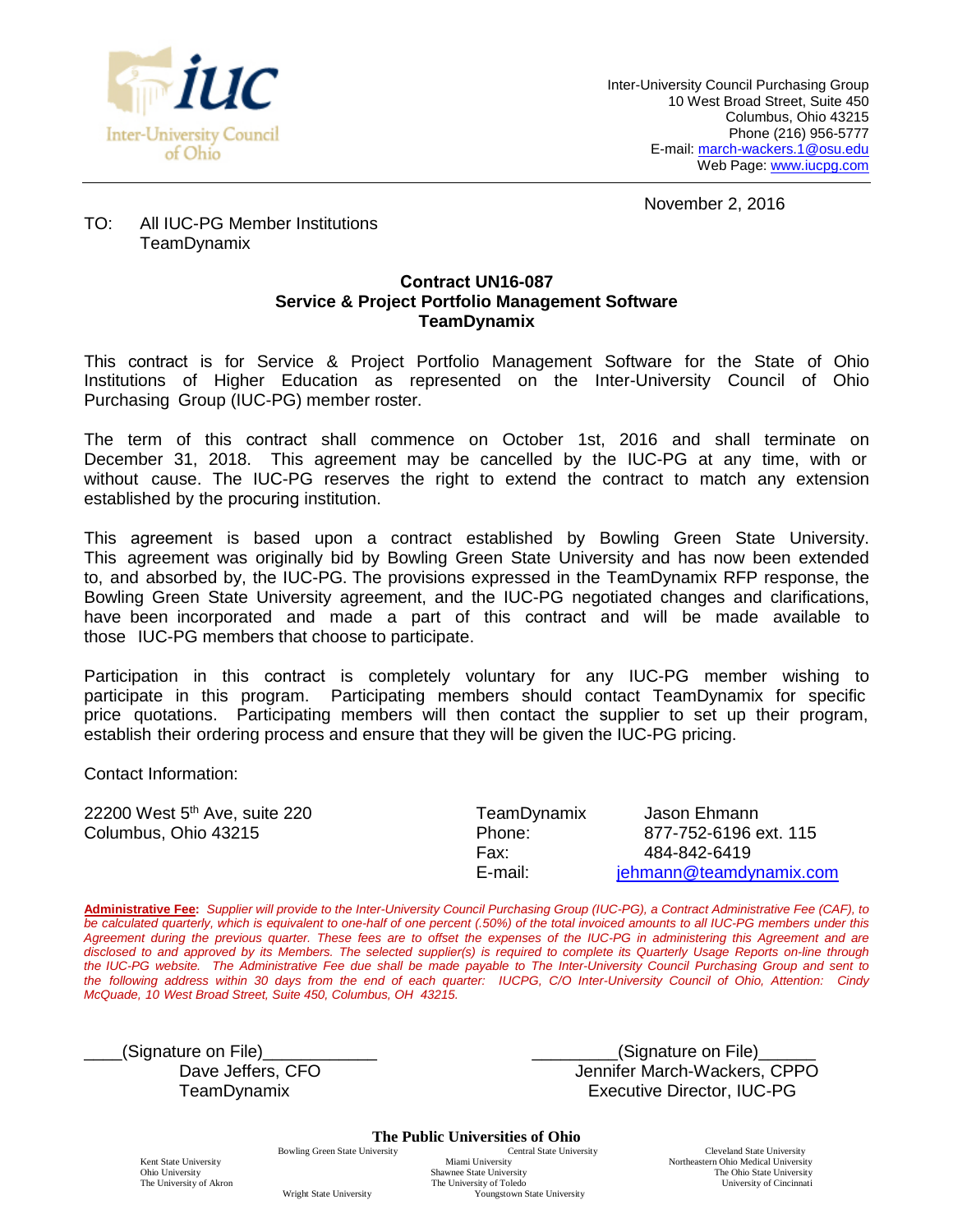

# Exhibit A - IUC-PG Solution and Pricing Guide

October 1st, 2016

## PREPARED FOR

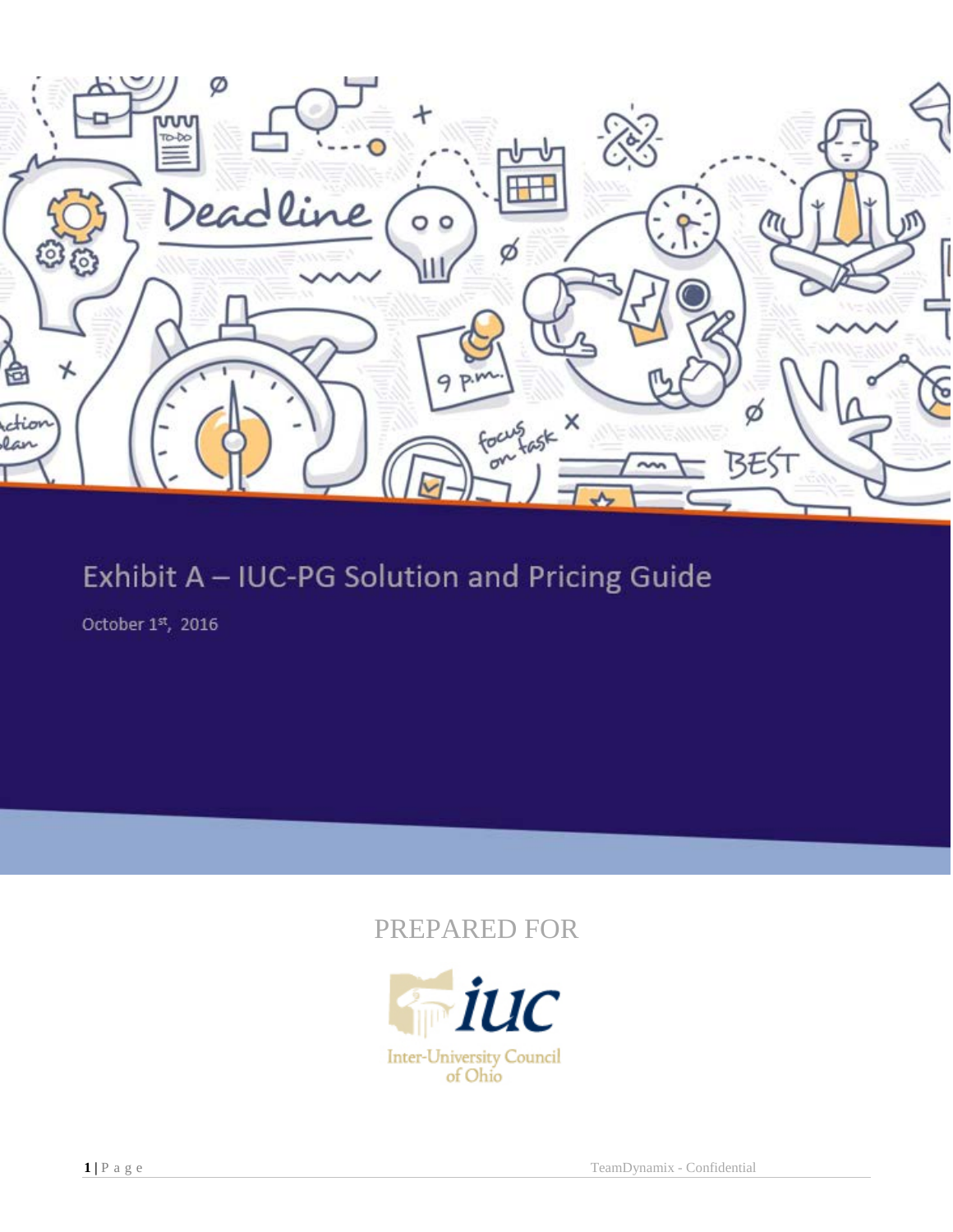## Contents

<span id="page-2-0"></span>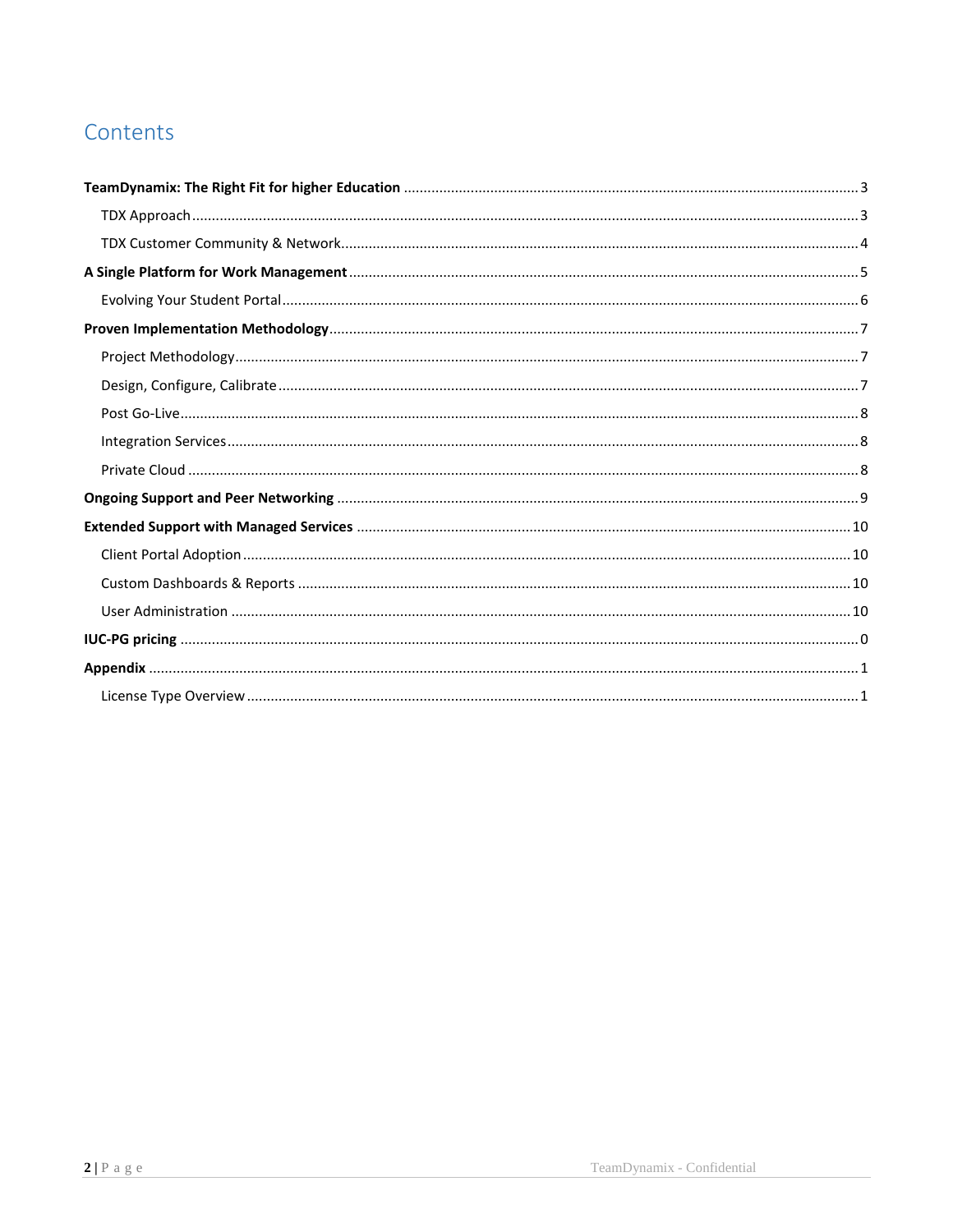## TeamDynamix: The Right Fit for higher Education

TeamDynamix, or "TDX," is a single platform for service delivery (with an integrated portal, service catalog and knowledge base), resource capacity planning, project and portfolio management. TDX is designed specifically for Higher Ed and it represents a philosophically different choice from corporate solutions. The focus is on work management and resource optimization across campus: IT, facilities, resident life, HR, marketing and more.

For most college and university IT teams, demands are evolving more quickly, clients are more mobile, more demanding, and resources are more constrained than the private sector. There also tends to be an increased sharing of resources across multiple functions. For this reason, the primary focus is on **effective and optimal resource management to drive a culture of successful fulfillment of the Institution's value-add work endeavors**.

We believe that our philosophy aligns with all IUC-PG member's core needs.

#### <span id="page-3-0"></span>TDX Approach

At TDX, we understand that you are not a Fortune 500 company. We understand the importance of the higher education mission and the challenges you face. TDX strives to support the higher education mission of improving the student experience by displaying a clear set of values and beliefs aimed at helping your IT institution become more effective and more efficient:

**The pace of change is accelerating**. In order to be relevant, and stay relevant, we must be capable of quickly and efficiently adapting to the emerging needs of each student. TDX, with the guidance of peer Colleges and Universities throughout North America, has created a highly configurable platform configured for the now, and is scalable for the future. The TDX thought process  $=$  technology is an enabler. Technology should be capable of changing with you, without overwhelming your budget.

**The campus experience is a single experience**. Solutions should provide "One Ecosystem" to simplify all service delivery, resource management, project and portfolio management, and provide an exceptional experience for students. **Improving the Student Experience makes an impact**. Your mission needs to be supported by technology that is easy to use, easy to own, and easy to operate. Staff and funds should be focused on serving clients, while being freed from inefficient processes and excessive administrative burdens for the service management platform.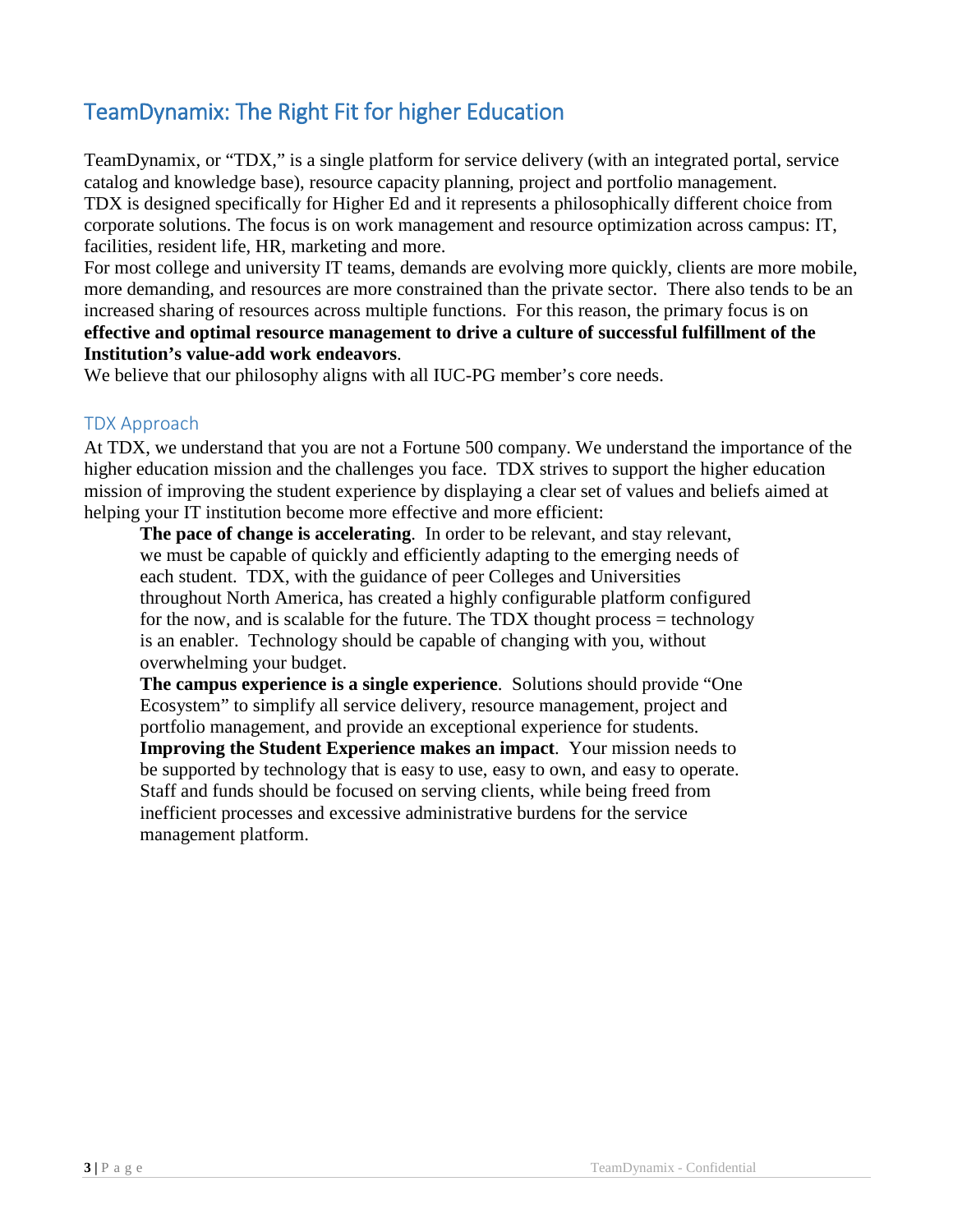#### <span id="page-4-0"></span>TDX Customer Community & Network

TDX solutions power the best and brightest colleges and universities in achieving their mission. Whether large, small, 2-year, 4-year, public or private, TDX provides one simple ecosystem to manage all projects and services across campus. By joining this community, you will have access to a network of practitioners via the online community and in-person events.

#### **Below please find a sampling of our customer base:**

<span id="page-4-1"></span>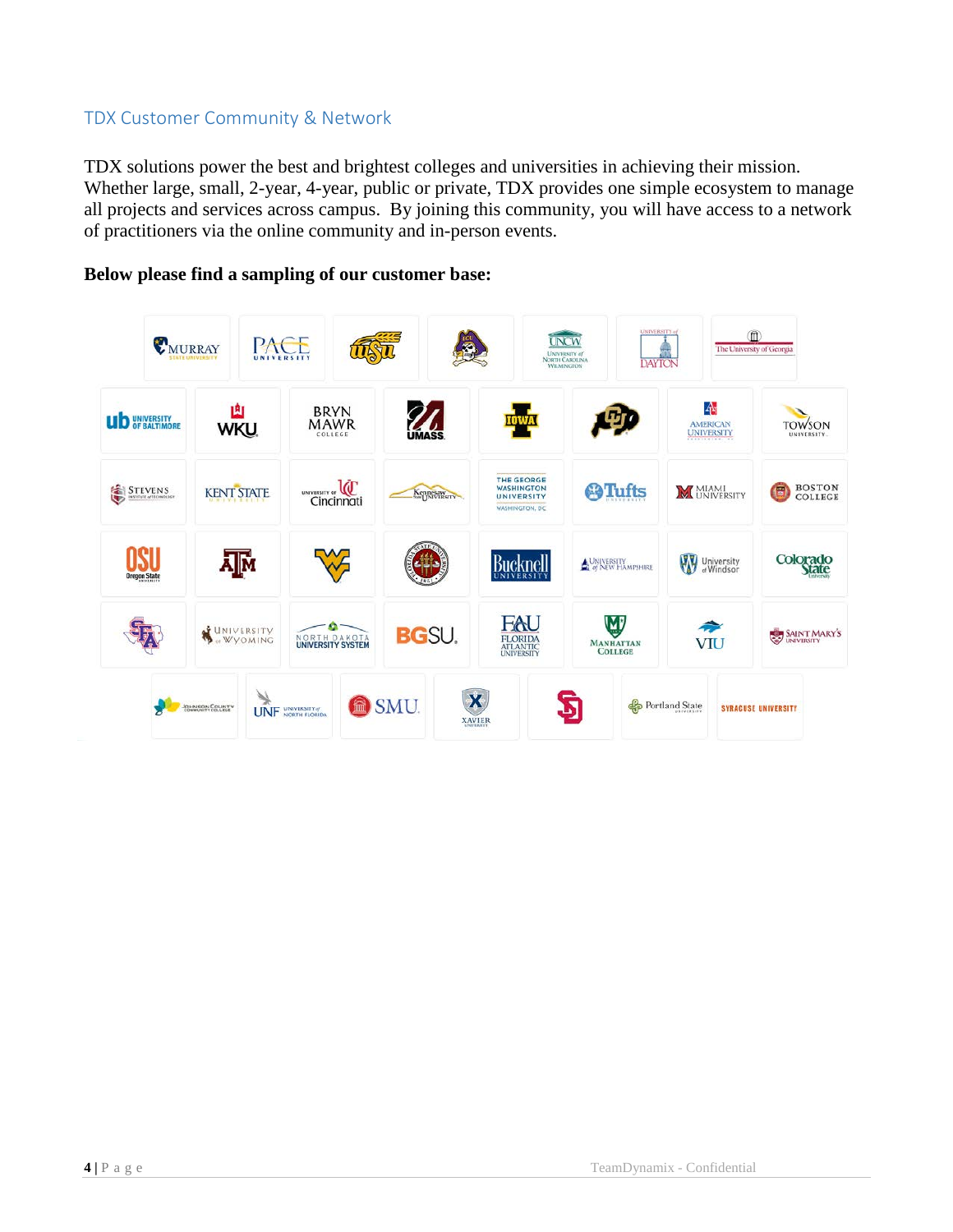## A Single Platform for Work Management

TDX offers a single, fully integrated platform designed specifically for work management in the campus setting. It integrates ITSM with Project Portfolio Management (PPM) and offers the ability to expand the ITSM services across the campus to address areas such as Facilities, Resident Life, Admissions, HR and more.



### Extending Beyond IT to Service the Entire Campus

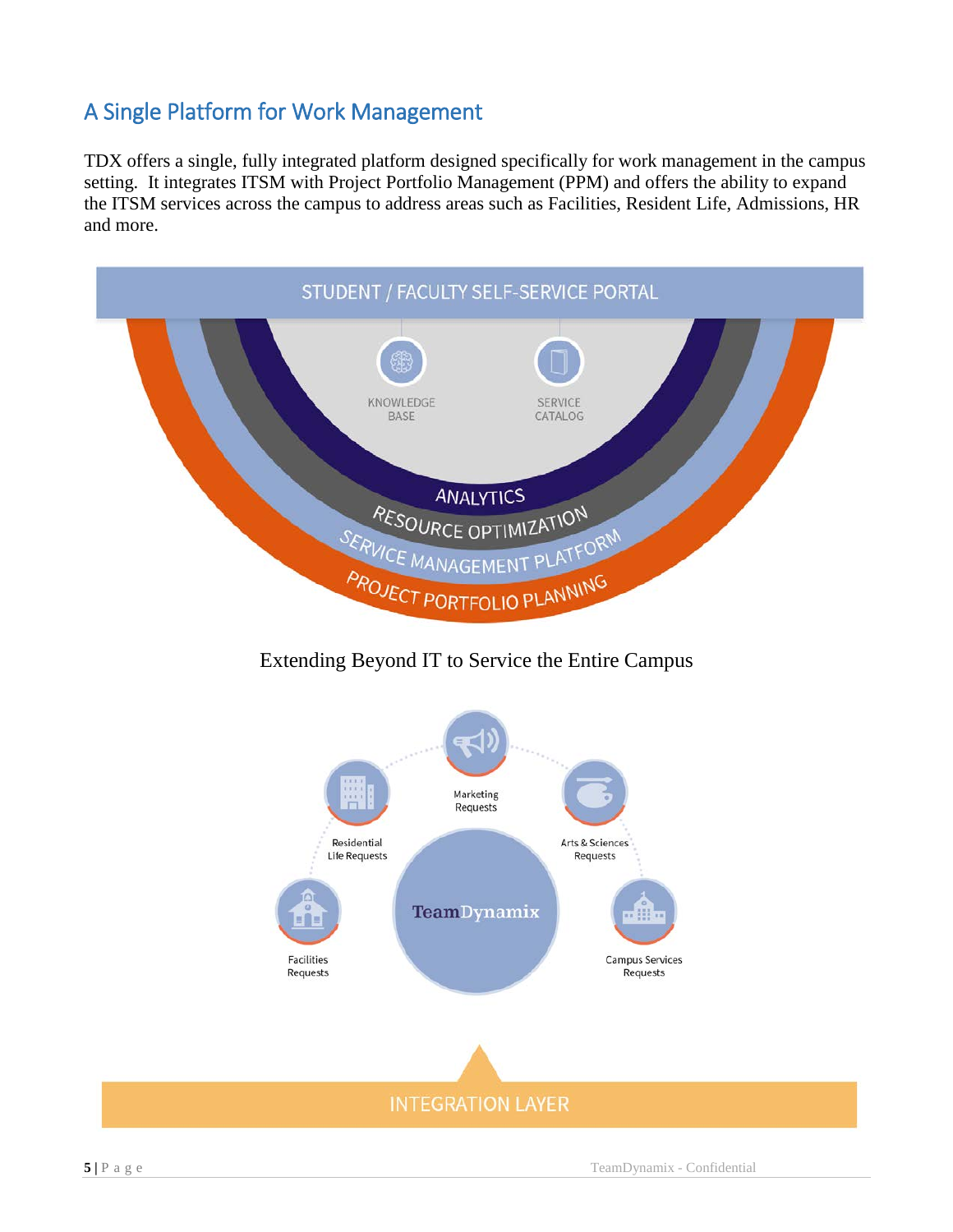*"TDX transformed the way we service our students and faculty. We are more efficient in how we operate and we can now offer a public facing portal with a service catalog and knowledge base. Our student experience rankings have immediately improved and we are able to contribute on a more strategic level."* 

> - Brett Williams, Manager Technology Support Unit and Help Desk University of Wyoming Information Technology Client Support Services

#### <span id="page-6-0"></span>Evolving Your Student Portal

The TDX Portal can be used to customize the student experience while extending value across the organization. TDX consultants can work with you to build out the portal and to integrate it to other campus wide websites or services.

A client portal for the students can evolve far beyond the basic IT service application. It is possible to build out basic workflows for every single interaction point – all from one central location. Imagine a hub where a student can easily:

- -
- 
- Get help with an IT issue **•** Request a transcript
- Manage housing requests Submit facility maintenance requests
	- Schedule meetings **•** Monitor a campus project virtually

#### *TDX will help you build out this portal with integrated self-service capabilities.*

| <b>Services Kronsledge Base</b>                                                       | WestVirginiaUniversity.                                                                                                           |                                                                                                                                                                                                          | <b>ANY AV Parados Castro</b><br><b>KLIW</b>                                                                                                                                                                                                                              | and with a state and a little with |
|---------------------------------------------------------------------------------------|-----------------------------------------------------------------------------------------------------------------------------------|----------------------------------------------------------------------------------------------------------------------------------------------------------------------------------------------------------|--------------------------------------------------------------------------------------------------------------------------------------------------------------------------------------------------------------------------------------------------------------------------|------------------------------------|
| <b>Browns Service Catalog</b><br><b>Browns Volumeters Beach</b><br><b>Angle Powel</b> | <b>IFORMATION TECHNOLOGY SERVICES</b><br><b>Q<sub>e</sub></b> Login<br>MIFi + Network<br><b>III</b> Academic Tools<br><b>STAR</b> | <b>MINNATTEWHIM</b><br>WINJ IT Barviose 11<br><b>Attribute Ad Ad Ad Color</b><br><b>Departure</b><br><b>B-TEAM DIA</b><br>Additional exp.<br><b>Kindmall all Lis Paper Call</b><br>Minha IV Steromese 14 | one loves America East<br><b>UWIT Service and Support</b><br>The University of Wyoming Service Dask is here to help you with your<br>lachnology needs. From computer support to telecom, we have solutions<br>for you.<br># CLICK FOR HELP<br><b>B</b> LNE CHAT assesses |                                    |
| <b>Priesdan Bervissee</b><br><b>Garment Resumed</b><br>atlantasa.                     | <b>Q</b> Hardware<br><b>Jd</b> MyAccess                                                                                           | pranis latitude titul<br>allenpot in<br>Assn. Holiday<br><b>But the for any</b><br>politarian la Hualt agent<br>MALL IT Sacalage - 8                                                                     | Service Desk Hours and Location:<br>Internation Technology Center<br>a Monting's Friday WM and a folklight painted follows:                                                                                                                                              |                                    |
| New Office 985 Shaned Madute<br>Suprane continuition factor (115 or                   | <b>Mind do city solar tri-</b><br><b>COLUMN STATE</b><br>models parties<br>economists un                                          | . Monday 1 Kildes 7-30 am - 6:35 pm Suitcliner Round<br>· Suburbay and Sunday, dozen<br>a Cal Network Proders, Calence 1.<br>a firmal unambalants made and                                               | энп<br>tem Littleren                                                                                                                                                                                                                                                     |                                    |
|                                                                                       |                                                                                                                                   |                                                                                                                                                                                                          | <b>Popular Benitors</b>                                                                                                                                                                                                                                                  | <b>Floor Proget Incomments</b>     |
|                                                                                       |                                                                                                                                   |                                                                                                                                                                                                          | no Flotp man I have a promoter                                                                                                                                                                                                                                           | Phoenix VE.5.2 BP1 upgram.         |
|                                                                                       |                                                                                                                                   |                                                                                                                                                                                                          | I want to required SAS suffered                                                                                                                                                                                                                                          | New Phieters Email                 |
|                                                                                       |                                                                                                                                   |                                                                                                                                                                                                          |                                                                                                                                                                                                                                                                          |                                    |

Each year thousands of new students arrive on campus – each with the expectation that they will be supported as they go through the next most formative years. Their entire college experience rests on the ability of the school to nurture, encourage, and inspire – and the IT organization is very much at the center of this mission.

#### *Service Catalog*

The service catalog is the front door to your department, organization, or institution. It is a way for you to communicate the services and activities performed by your team, thus delivering value to your consumers. Yet, as you well know, building out the catalog can take time. You can benefit from working with your dedicated resource to extend the capabilities of your department, while also driving up your ability to satisfy requests via a self-service portal.

#### *Knowledge Base*

<span id="page-6-1"></span>Share knowledge across the IT department and across campus. Create, edit, and view the organization's collective knowledge, in one, organized spot. Enhance self-service by making the campus Knowledge Base accessible to students, faculty, and staff.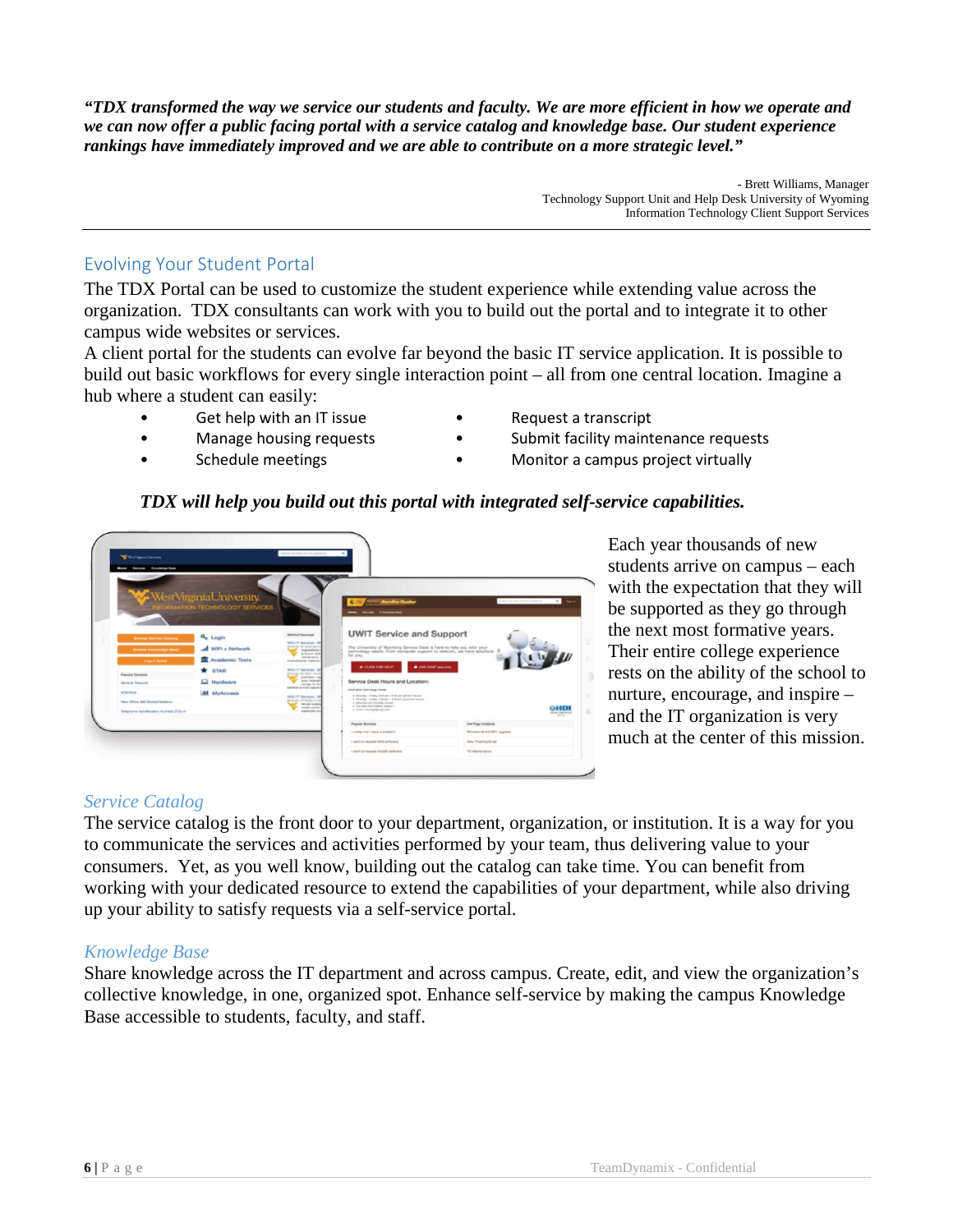### Proven Implementation Methodology

The Professional Services team can offer the shared best practices of hundreds of implementations across various Higher Ed institutions. This experience has allowed us to refine our implementation program to help shape the most effective implementation program for your school.

#### <span id="page-7-0"></span>Project Methodology

TDX consultants will train your organization on the fundamentals of project management: how to initiate, plan, and execute a project that meets objectives and satisfies stakeholders. Aligned with the Project Management Institute (PMI®) Guide to the Project Management Body of Knowledge (PMBOK® Guide), this workshop delivers, step-by-step, the ability for students to plan and execute projects. Working within our fun, challenging, and interactive project scenarios, students will learn and apply the methods and best practices of project management.

The proprietary TDX Project Environment Maturity Model (PEMM) approach results in a clear understanding of as-is state, desired state, and a clear path to achieve the desired end state. The PEMM method fully considers the client's cultural, technical, and process maturity levels in order to right-fit an implementation plan that will succeed. The approach provides the PMO leadership team with a simple, visual strategic plan to help build support internally, quickly deliver value, and consistently mature.

#### <span id="page-7-1"></span>Design, Configure, Calibrate

Phase 1A – Access: "What does good look like?" The team will work with you to conduct an evaluation of current and future processes, service levels, workflows, and defined success metrics. This is an important step as it is used to align the project roll-out to your campus strategy and vision.

Phase 2A – Configure: "Alignment to vision." During this phase, we work with you to tailor the environment to meet your specific needs. We can leverage pre-configured workflows, introduce approaches used at other institutions, and take these starting points to help guide you. With a fully configurable system, we do not need to engage in scripting or coding which means that we can also build upon the initial workflows over time as you mature in your service delivery. Phase 3A – Transfer: "Campus Readiness." Knowledge transfer is one of the most critical steps in a technology deployment project. This goes beyond the pre go-live user training to include strategic planning and documentation around everything from how to expand service delivery across the campus (to facilities, admissions, HR and more) to creating the right dashboards and analytics required to effectively communicate the value of the IT organization.

Go-Live: During the go-live, TDX Services will be there with you. We will continue to manage the project and consider this just another milestone in a broader initiative. It is not a time to walk away. We treat this as an opportunity to calibrate and fine-tune the solution as it goes into production.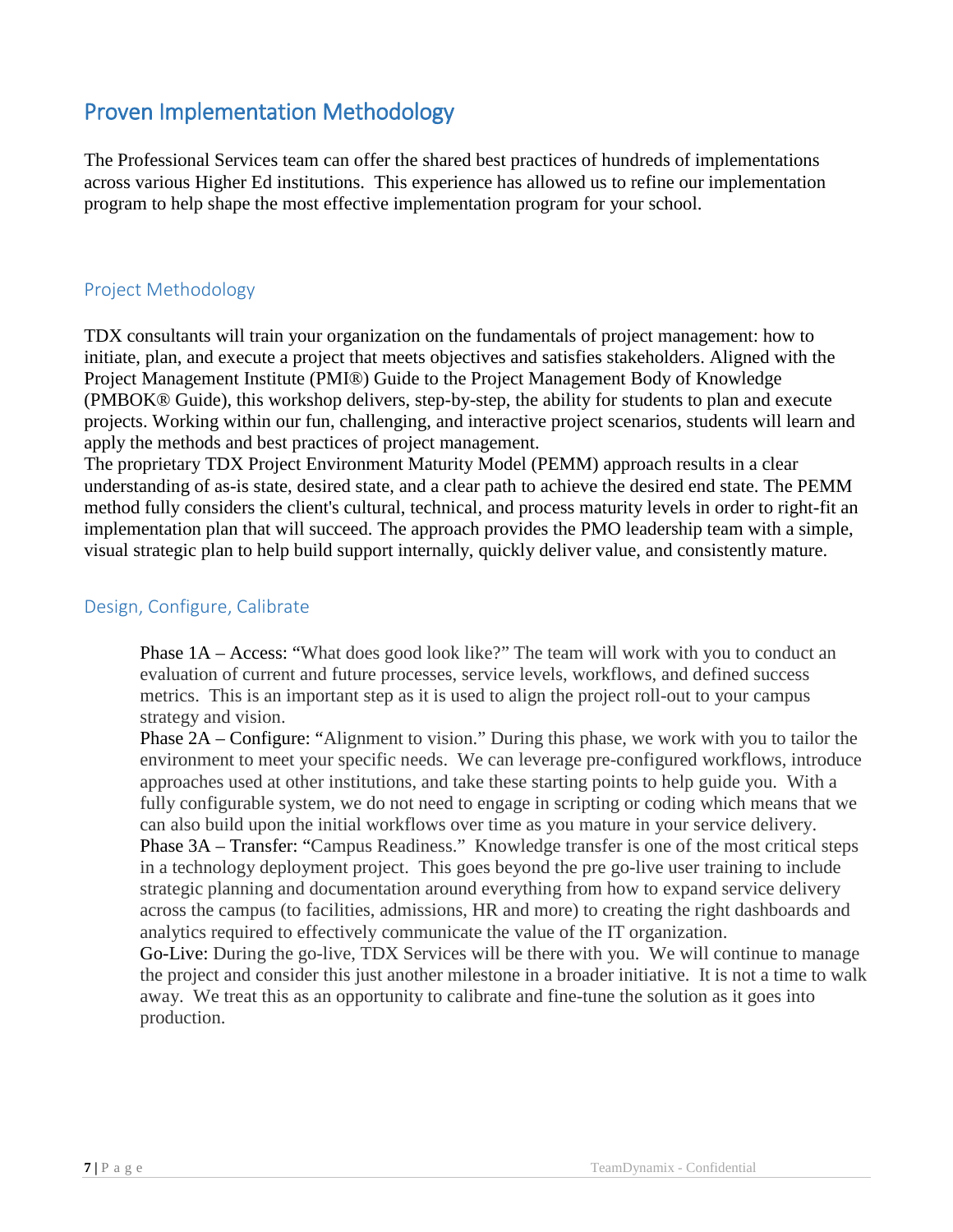#### <span id="page-8-0"></span>Post Go-Live

Phase 1B – Optimize: "How's it going?" During this phase we evaluate usage and adoption. We track performance and workflow effectiveness and will work with you to calibrate and optimize the solution to fit into your daily operations. This is a standard and pivotal step in the project plan.

Phase 2B – Normalize: "Your new normal." Once optimized, the solution now becomes a core backbone to your operations – it facilitates your operations and it becomes part of your culture. It can also be used strategically to expand service, enhance student experiences, and bring additional value to the organization. Using the solution strategically will become part of your DNA. TDX Services can stay with you well into the future. With our managed services offering, we can be part of your team.

#### <span id="page-8-1"></span>Integration Services

TDX consultants will help fully integrate your back-end and existing systems with TDX solutions. Our integration consulting specialists work with you to integrate TDX with internal systems already in use. If you need to integrate with Ellucian, SAP, Oracle, SalesForce, MS Outlook, or other internal / external systems, TDX has trained experts to meet your integration goals. In addition, there are standard interfaces to BOMGAR for remote access and Kaseya for end-point management.

#### <span id="page-8-2"></span>Private Cloud

TDX offers flexible deployment options including On Premises, SaaS and Private Cloud. TDX hosts all customers in a highly secure and compliant Microsoft Azure environment. For organizations that seek to operate in a dedicated environment but do not wish to install locally, TDX can host the solution in a dedicated Private Cloud.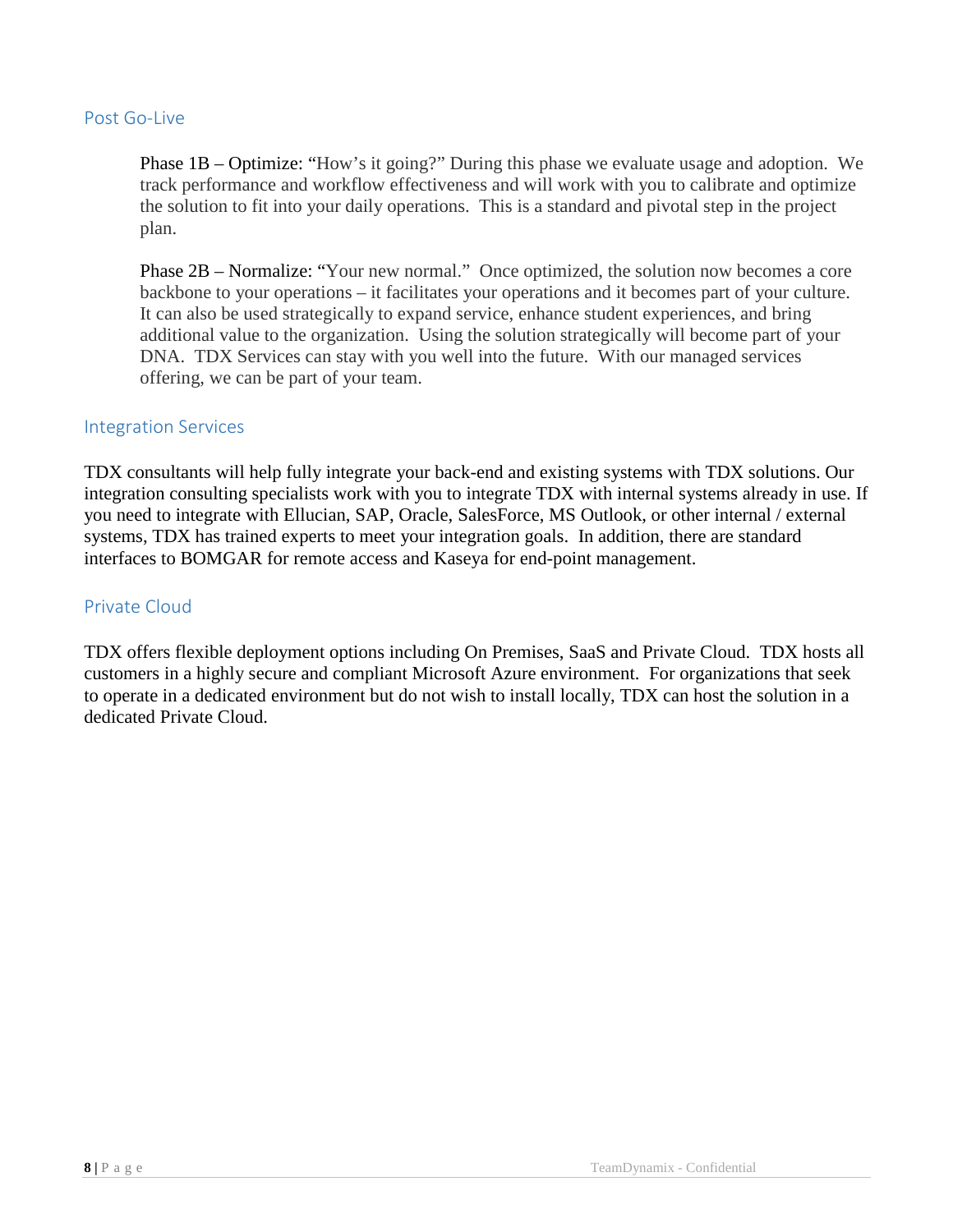### <span id="page-9-0"></span>Ongoing Support and Peer Networking

From the moment you start with TDX, you will be introduced to a knowledgeable Professional Services team. This team will work with you to first outline the project goals, then to design and configure the system to meet these goals. The team will also stay with you during the implementation and beyond, including a phased knowledge transfer period.

#### *TDX Support Team*

After the go-live, there will be continued engagements to calibrate and optimize the system. Once this is completed, you will be transitioned to the support organization. The support organization literally and figuratively sits between services and engineering. They will operate as your first line of assistance.

#### *TDX Online Portal & Academy*

We invite all customers to join the TDX Community – which is an online virtual environment for customers. This platform offers the opportunity to connect 1:1 as well as in specific forums. Educational material is also regularly shared on this site.

In addition, the TDX Academy will become available to you. This is a topic-based monthly forum where TDX pros will go over a specific topic for improved usage, then all participants will be able to interact on that topic as desired.

#### *TDX User Conference*

Each year TDX brings together hundreds of practitioners and TDX team members for a multi-day conference. The conference includes sessions from customers highlighting best practices for optimal usage. The event also includes sessions on what is new in the product as well as an open forum with TDX executives and product leads. This offers a voice to the customer and a great networking experience. In addition, there are a number of side groups that meet throughout the year including focus groups and the advisory board.

#### *TDX Focus Groups*

As an outcome to each user conference, all attendees are invited to join specific focus groups in order to help direct future investment and product direction. As a member you will meet regularly to give feedback on specific functionality including detailed requirements.

#### *TDX Advisory Board*

The TDX Advisory Board meets monthly to discuss best practices and emerging trends. At each meeting various schools will share how they are using the system. Following the presentation, the group is invited to open a discussion on the topic. This approach allows schools to optimize their usage of the system as well as internal processes and policies.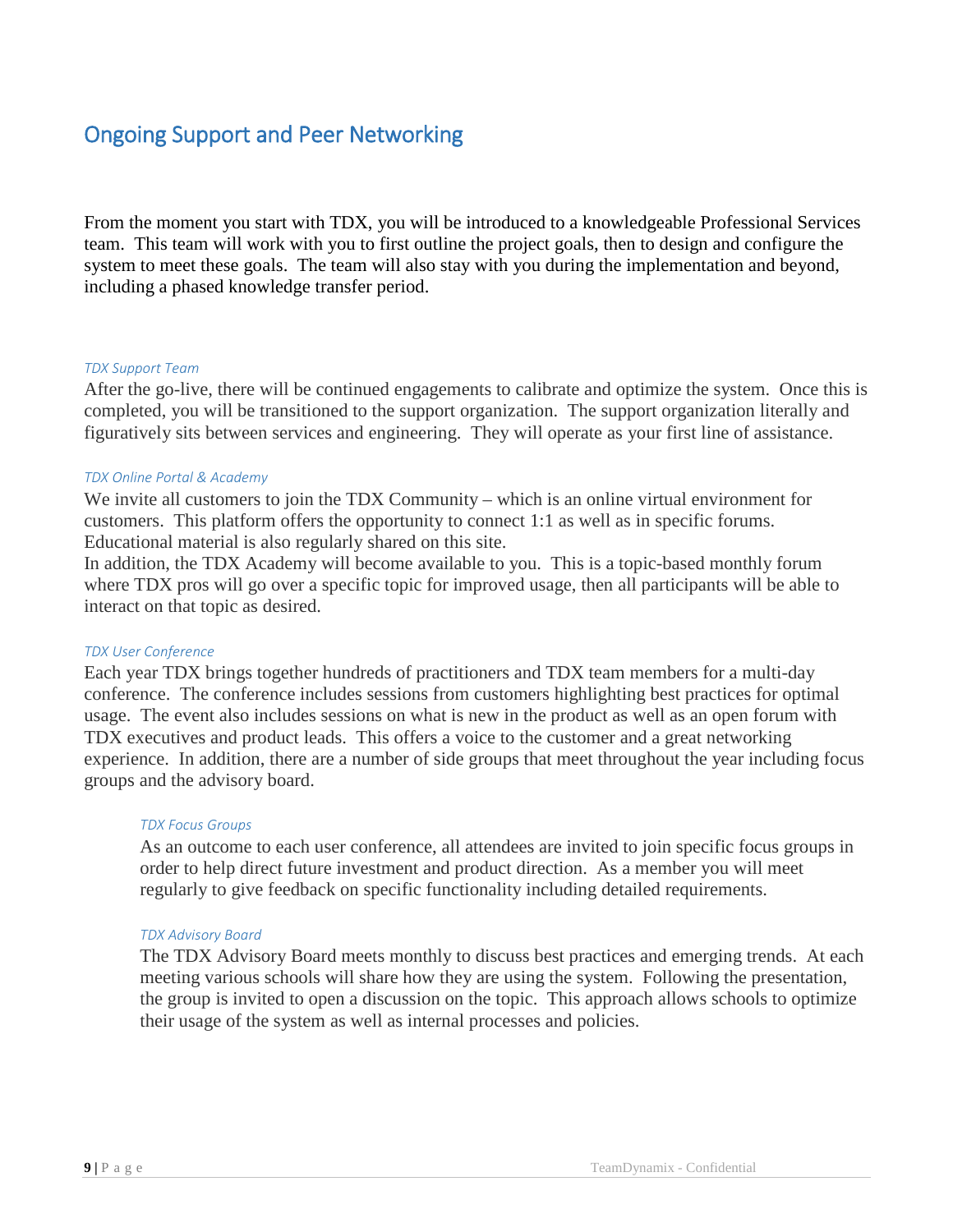## <span id="page-10-0"></span>Extended Support with Managed Services

Many schools are finding that in order to alleviate resource constraints, they are able to work with a partner who can take on a range of work from basic user administration to building out of workflows, dashboards and client portals. A true partner that is aligned with the longer term vision.

TDX offers the ability to optimize your services by extending your team with a dedicated resource that can help free up your time by managing basic activities or enhancing your service management output by leveraging our domain expertise:

- **User Administration**
- **EXECUTE:** Client Portal Creation / Build-outs
- Dashboards & Reporting
- **Workflow Configuration**

#### <span id="page-10-1"></span>Client Portal Adoption

A client portal for the students can evolve far beyond the basic IT ticketing application. It is possible to build out basic workflows for every single interaction point – all from one central location. Imagine a hub where a student can:

- Get help with an IT issue
- Request a transcript
- **Manage housing request**
- **Submit facility maintenance requests**
- Schedule meetings
- Access Service Catalog / Knowledge Base

#### **TDX can work with you to build out this platform and vision.**

#### <span id="page-10-2"></span>Custom Dashboards & Reports

Transparency and visibility within higher education is critical. The search for cost savings, efficiencies and success stories is never-ending. Within TDX, you can easily create widgets and dashboards to put information at the fingertips of your students, faculty, and broader IT organization. TDX can work with you to create and build custom dashboards with nothing but a little input from you.

#### <span id="page-10-3"></span>User Administration

IT Professionals within Higher Education face the challenge of trying to stay ahead, while working with unpredictable funding cycles. In order to have a meaningful impact on the productivity and experience of their students, teachers, and administrative operators, the IT organization must be free from constraints. The managed services offering helps our clients focus on what is really important educating and preparing our future generations.

- Activate / Manage Users
- Security Rules
- Manage User Groups
- **Create / Manage Tags**
- 
- **Instructional Locations**
- Time & Expenses Reports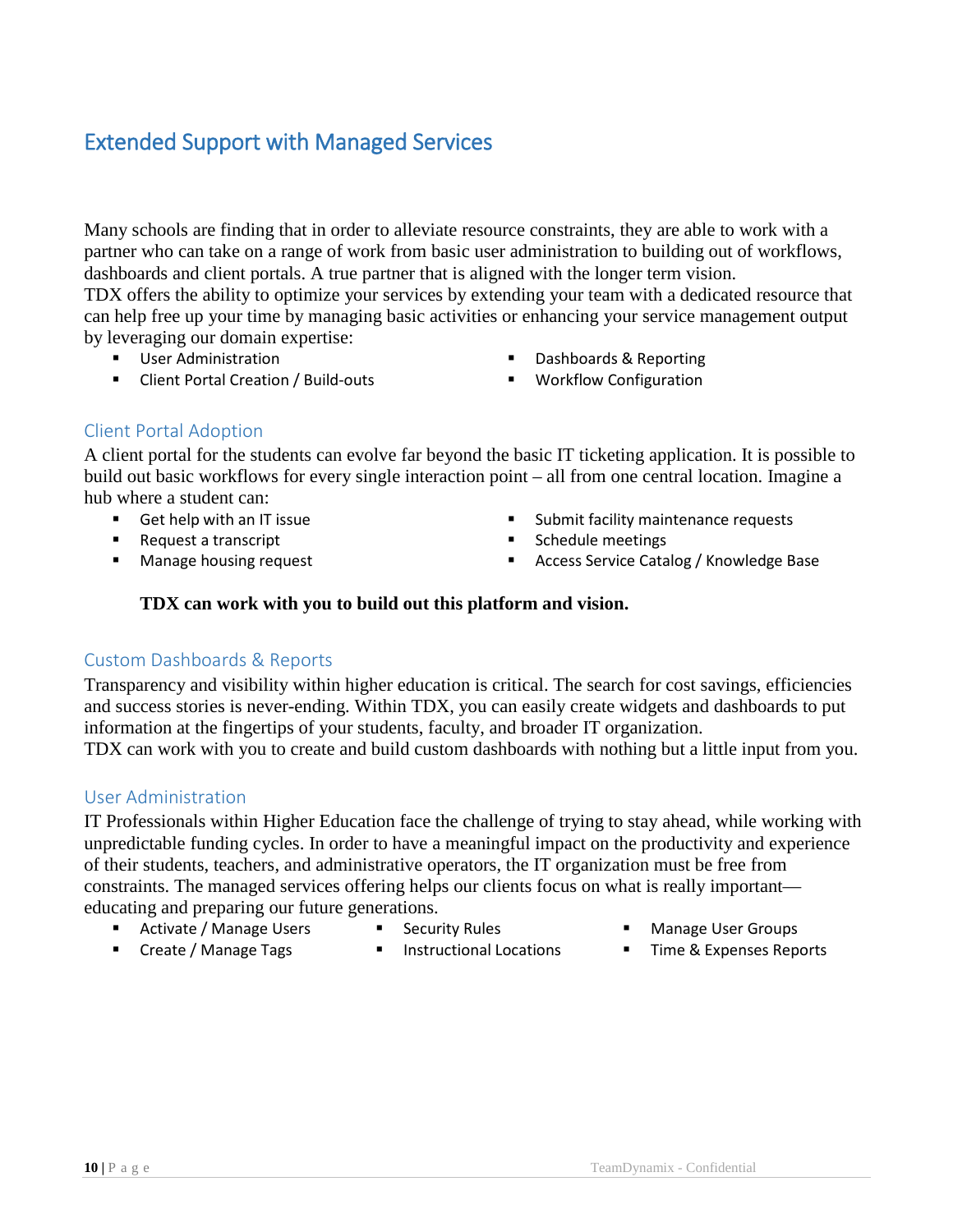### IUC-PG pricing

<span id="page-11-0"></span>This IUC-PG price agreement is based on the pricing provided to Bowling Green State University contract BSSU6057, dated April 1, 2015, herein attached as Exhibit B. Pricing is based on a 36 month agreement with a \$10,000 minimum charge. Each participating IUC-PG member will work with Team Dynamix to develop their total price according to their need of the license types outlined in Appendix A and following the pricing schedule in Exhibit B for initial (pages 2 and 3, Exhibit B) and additional licenses (#3.a., page 5, Exhibit B).

**The Public Universities of Ohio**<br>Central State University<br>Cleveland State University

Bowling Green State University **Central State University Central State University** Kent State University **Central State University** Kent State University Miami University Miami University Northeastern Ohio Medical University Ohio University Shawnee State University Shawnee State University The Ohio State University The University of Akron The University of Toledo Wright State University of Toledo University Coungstown State University Youngstown State University

The Ohio State University<br>University of Cincinnati